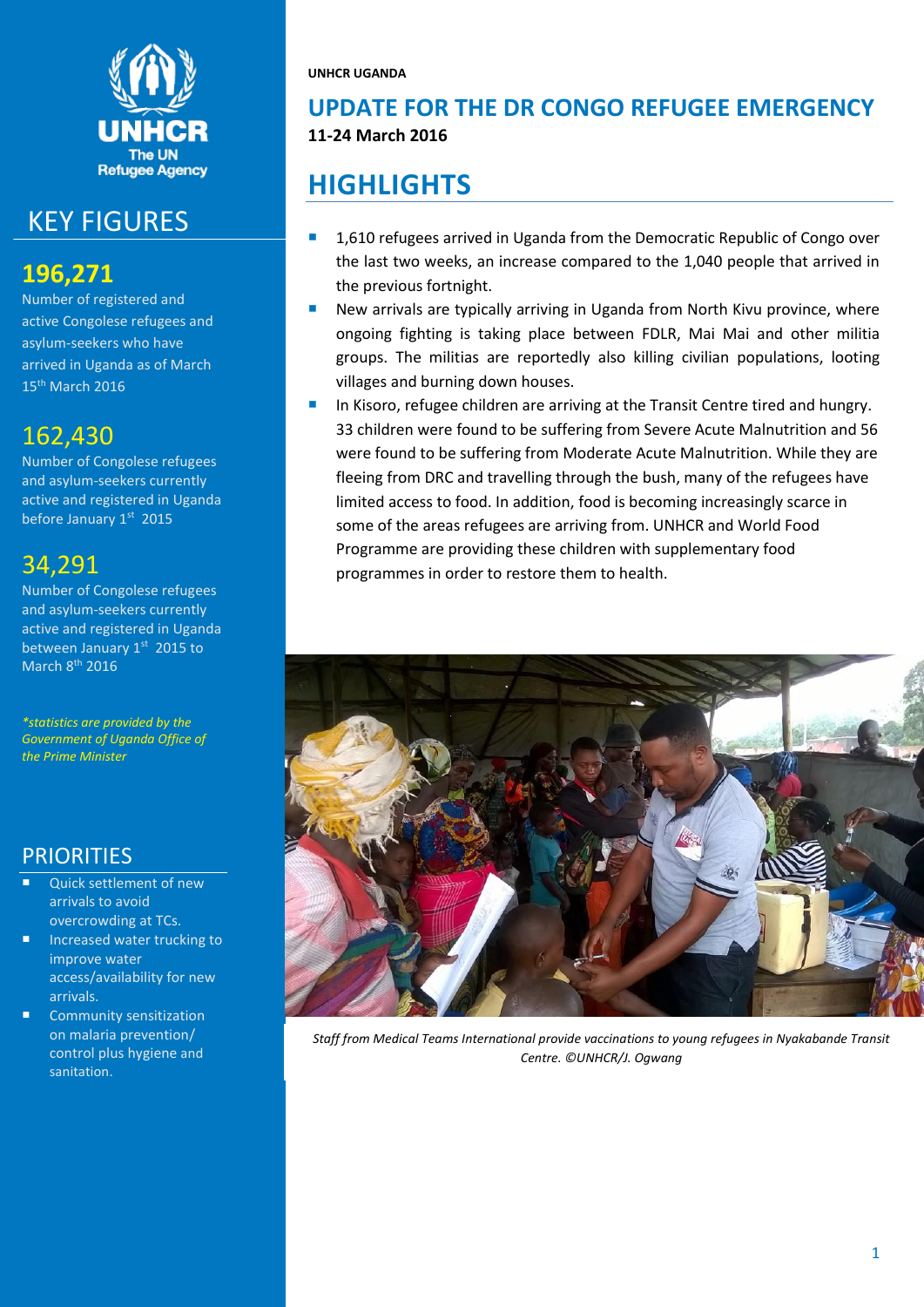# **UPDATE ON ACHIEVEMENTS**

# **Protection**

**Persons with Specific Needs (PSNs)**

 In Kisoro, 89 persons with specific needs, such as orphaned children, elderly, people living with disabilities, etc, were provided with clothing. Three were found to have medical needs and were referred to Medical Teams International.

**Child protection**

**In Nakivale, a young Congolese refugee child living with foster parents was provided with educational assistance by** Windle Trust Uganda, supported by UNHCR, as he was unable to afford educational materials he needed for school.

**Sexual Gender Based Violence (SGBV)**

 In Kisoro, three survivors of sexual and gender-based violence were provided with psycho-social support by HIJRA and Medical Teams International, supported by UNHCR. All three cases were in relations to assaults that occurred in the Democratic Republic of Congo. A total of 43 survivors have been assisted in Kisoro since the start of the year.

### **Education**

- In Nakivale, Windle Trust Uganda, in partnership with UNHCR, monitored attendance at six Early Child Development centers. 200 Congolese refugee children out of 824 from the relevant age group were in attendance. At primary school level, there was a small increase in the number of Congolese refugee children enrolled in education. Full enrolement rates will be available once the registration period has closed. Back to school campaigns are ongoing to encourage pupil enrolment and parents are being engaged through village meetings on the importance of sending their children to school. Secondary school attendance was low this week with just 45 Congolese refugee children attending. This is partially down to a food distribution taking place, which often prompts children to assist with collecting the food rather than attend school. A number of parents also reportedly kept their kids out of school in order to help with preparing their farms as the dry season begins to draw to a close. Nevertheless, secondary enrolment actually rose compared to the previous reporting period, and this is likely down to the verification exercise taking place. Pupils that are not present during the verification are able to apply for scholarships.
- In Oruchinga, Windle Trust Uganda in partnership with UNHCR are helping a number of primary schools to procure kitchen utensils in order that they may start providing lunches on site. Parents have agreed to provide the necessary food. It is hoped that this will help encourage pupils stay in school for the full duration of the day. Some pupils, especially those who live long distances away from the school, don't return to school after the lunch break.

## **Health**

- At health facilities across the settlements hosting Congolese refugees, Medical Teams International, supported by UNHCR continue to immunize refugee children against communicable diseases, as well as providing antenatal care to pregnant women, including syphilis and HIV testing and counselling.
- In Nakivale, there was an increase in medical consultations this week. 1,232 consultations took place amongst the total refugee population including Congolese refugees, with the most common reason due to malaria. A recent survey by Medical Teams International, supported by UNHCR, found that less than 27% were effectively using longlasting insecticide treated mosquito nets. Medical Teams International and UNHCR plan to carry out community

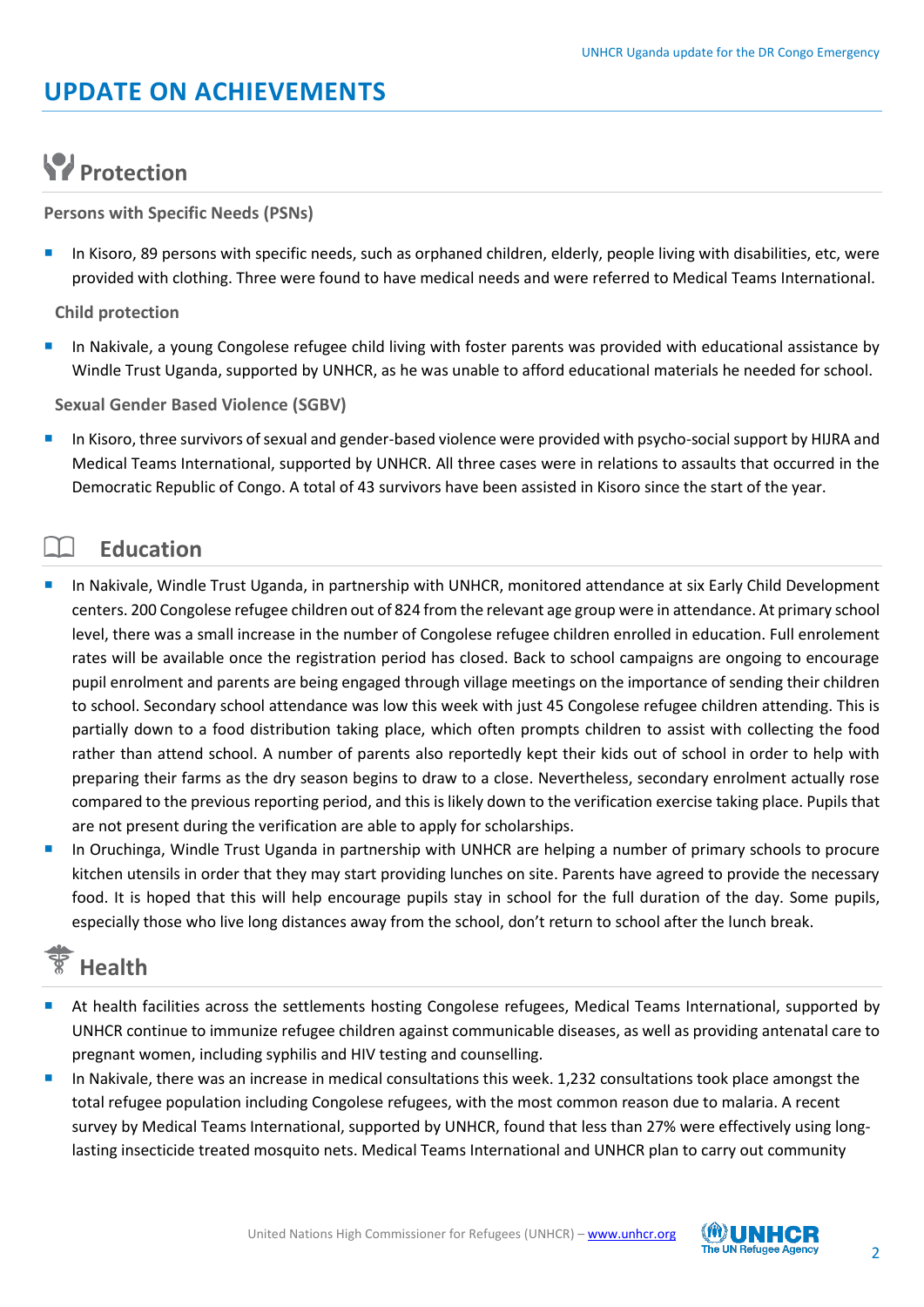#### UNHCR Uganda update for the DR Congo Emergency

awareness campaigns to stress the importance of correctly using nets. In Kisoro, malaria is similarly the motivation for seeking medical treatment, though this is more to do with new arrivals having been exposed to mosquitos during their flight. In Kyaka II, 12,000 long-lasting insecticide treated mosquito nets were distributed and a community outreach campaign was carried out on the importance of using them effectively in order to combat malaria.

- In Nakivale, for the total refugee population, crude mortality rates were at 0%, within the UNHCR Emergency Standard of 75 per 1,000 people per month. Under five mortality was at 0% compared to the UNHCR Emergency Standard of 1.5 per 1,000 per month. The number of community workers per refugee population was at 1:50, within Government of Uganda Ministry of Health standards.
- In Kisoro, refugee children are arriving at the Transit Centre tired and hungry. 33 children were found to be suffering from Severe Acute Malnutrition and 56 were found to be suffering from Moderate Acute Malnutrition. While they are fleeing from DRC and travelling through the bush, many of the refugees have limited access to food. In addition, food is becoming increasingly scarce in some of the areas refugees are arriving from. UNHCR and World Food Programme are providing these children with supplementary food programmes in order to restore them to health.

# **Water and Sanitation**

- In Nakivale, the provision of clean water was at 19.3 litres per person per day, within the UNHCR Emergency Standard of 15 litres per person per day. However, when broken down at a village level, some of the villages are receiving less than the required emergency standard. This is the result of a mechanical breakdown at Misiera and Base Camp water plants. American Refugee Committee, in partnership with UNHCR, is in the process of making the necessary repairs.
- In Kisoro, the provision of clean water dropped from 66 litres per person per day down to 18 litres per person per day. This sizable drop was due to a power shortage at the National Water and Sewerage Power Corporation's site. Nevertheless, the provision remained above the UNHCR Emergency Minimum Standard of 15 litres per person per day.

#### **Sanitation and Hygiene**

- A pit latrine assessment was carried out in Rwamwanja by OPM, UNHCR and Lutheran World Foundation. The team agreed to cluster the households into groups of ten in order to make for easier monitoring by the Village Health Team (VHT). The digging kits, comprising 40 spades, 40 peak axes, 40 metallic buckets and 40 ropes, were distributed to the chairmen and the cluster to help the community to dig more pit latrines. Two latrine blocks were also built in Mahega Primary School by Lutheran World Foundation, supported by UNHCR.
- In Nakivale, the proportion of latrines per household for the entire refugee population increased from 62.6% to 66.4% due to the construction of an additional 52 latrines in Kyeibale B and Misiera B villages.